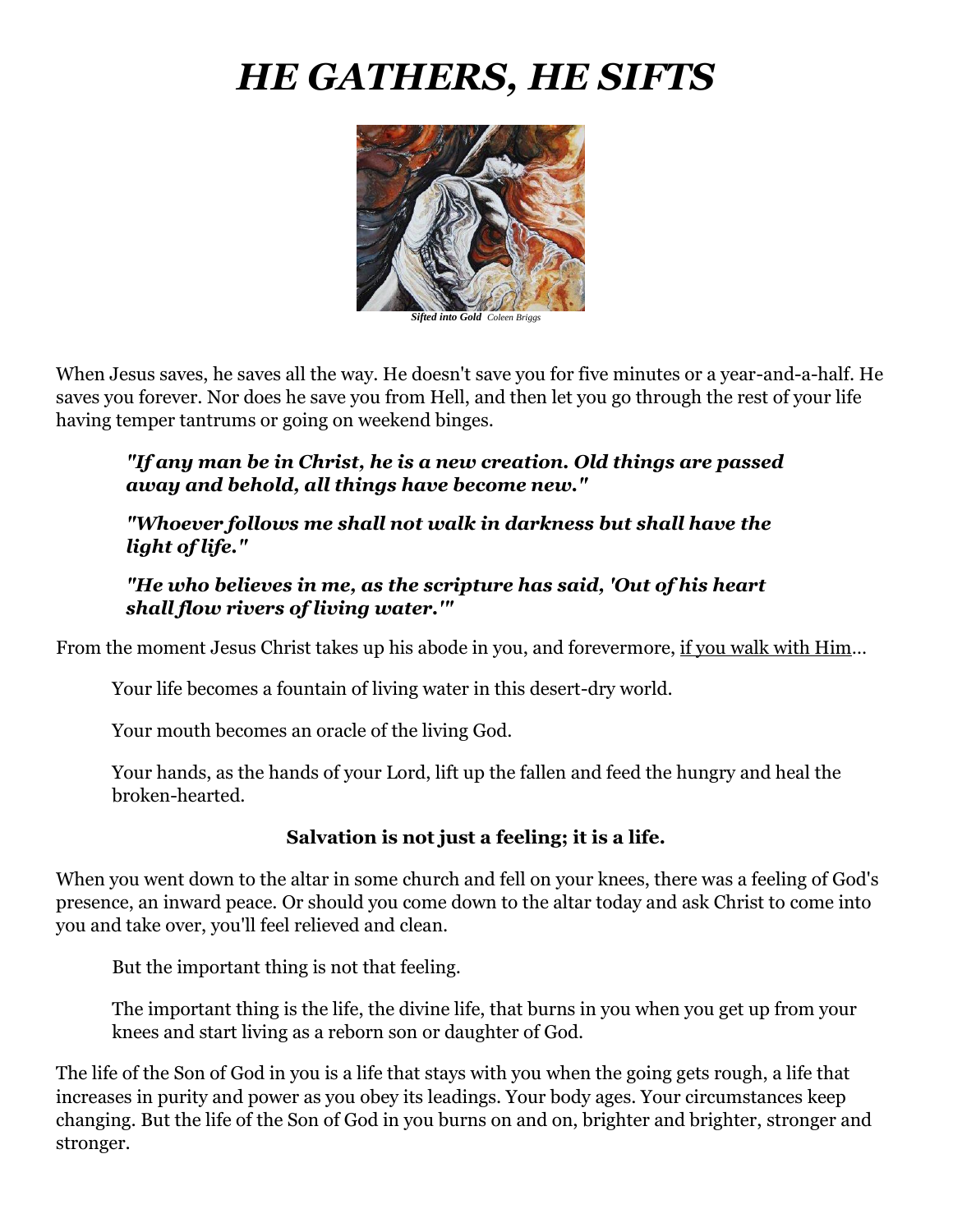*Blessed are the men whose strength is in thee, in whose heart are the highways to Zion. As they go through the valley of Baca, they make it a place of springs. The early rain also covers it with pools. They go from strength to strength.*

#### *Psalm 84*

And in the strength of God they bear fruit. They bring forth a harvest. They turn men from darkness to light and from the power of Satan to God.



*Rescue*

These so-called "saved" Christians, who are sitting around in their spiritual plastic bags, with their hands folded and their eyes shut to reality, these so-called "saved'' Christians who never lift a finger to help their fellow man, who never go half-a-block out of their way unless they smell some kind of reward for their ego or their pocket-book, who think they're saved because they had "that feeling" once-upon-a-time. Time will test them. Time will show what they are.

Give them a little time and you'll hear-them hollering, "Crucify Him! Crucify Him!"

No, my friend, the proof that you are saved is not that feeling. The proof that you are born of God is that you are walking with His Son, even when His road takes you through fire. In fact, that's why we're put through fire; to sift out those who love Jesus Christ from those who are in love with their own emotions.

The people who stood along the road into Jerusalem that day just couldn't help themselves, as Jesus came riding along, the multitudes singing and the children waving their palms. They were overcome by a spirit of praise. Men who'd never cried since they were children begin to weep. Women who ruled their households without ever raising their voices start shouting, "Hosanna to the Son of David!"

Who can explain it? These dead, flat, colorless people are praising God and calling this man the Messiah! Heaven has broken out-upon-that street and there's glory all around. Their eyes are opened and they can see that this is God's Anointed. "Blessed is He who comes in the name of the Lord!" "That God should let me live to see this day with my own eyes! Praise His name!"

Now the same Spirit that poured out glory on that multitude has lately been stirring this church as He has never stirred this church before. I'm not saying that this is the only church where this is happening. I know that it is happening in many places in this city and across the earth. But it is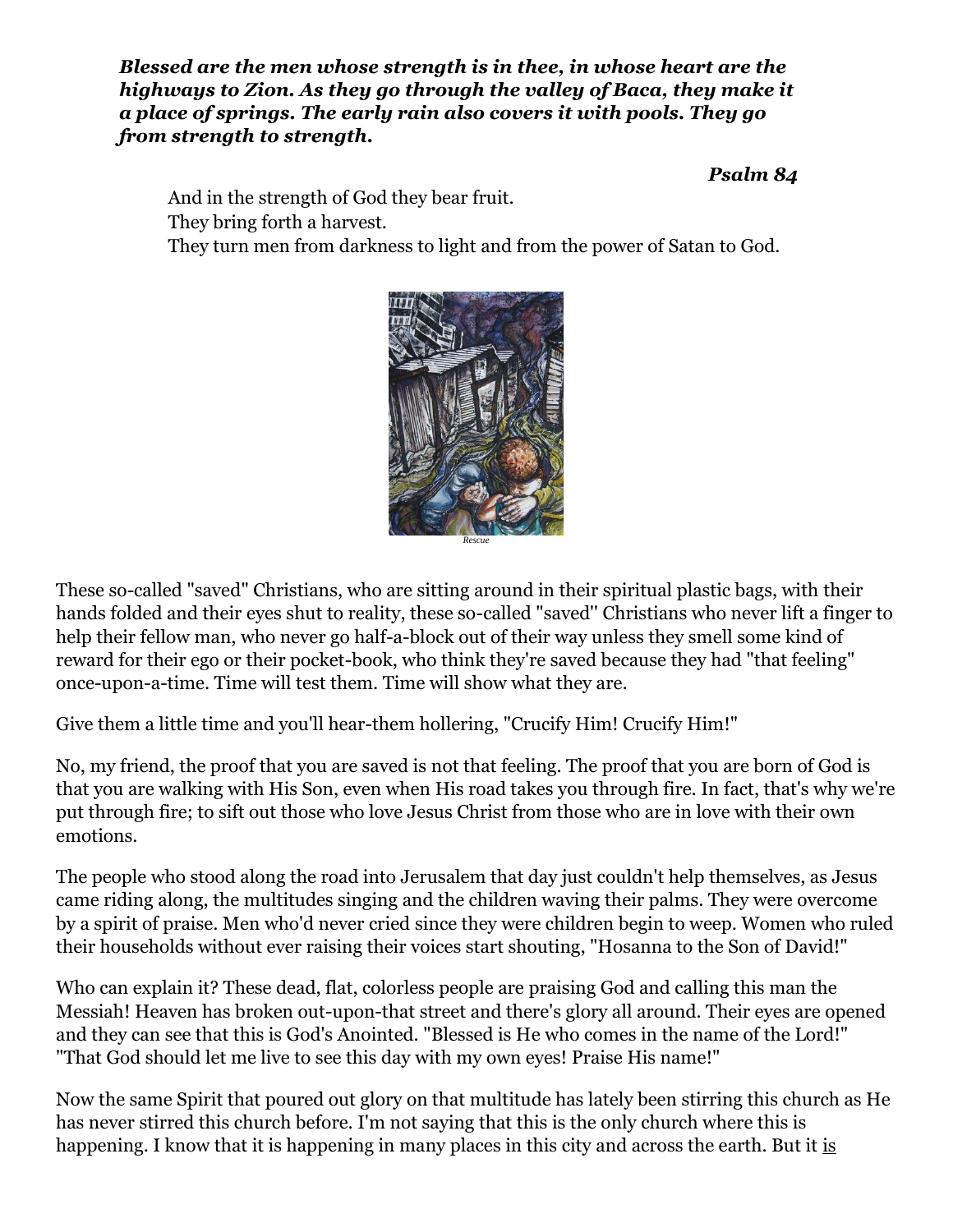happening here. Many of you sitting in this room have already been caught up in this spirit. You've been awakened. You've begun to see the Son of God with new eyes.

There's power moving in you that you never knew before in all your days.



And some of you will be touched by this thing for the first time today. Before this service ends, something inside you will break and there will be a flood of God's forgiveness pouring over your mind and rushing through your heart.

You will see Jesus by faith. And you will worship Him. You will fall on your knees before Him.

For some of you it will take a little longer. Perhaps you'll awaken from a dream some night soon and you will know that the Spirit of Christ is in the room. Before long, in some way, every soul who is connected with this flock will be awakened to a new vision of the Son of God. People who never came to a bible study in all these years will start turning up at bible studies with a Bible in their hand, a Bible they suddenly begin to read and love. People, who in all these years never talked about anything after church but the weather and the latest gossip, will now be talking about the things of God.

People in this church will begin to pray for each other as never before, and for their friends and for their enemies.... and gathering here to worship God and His beloved Son will become more important to you than food and drink. You'll want to come. You'll have to come. It will no longer be a duty or a habit or an occasional ritual you go through to prove you're respectable. It will be both necessary and a thing of joy.

People in the neighborhood, people among your friends will catch wind of this thing and come, and be caught up in the Spirit of God with the rest of us. Again and again you will look up and wonder if you're "seeing things" as someone you never ever expected to see here walks in.... perhaps kneels at this rail.

How fast this thing will develop or how long it will go on I do not know. It has only barely begun and it is already glorious.

But you might as well know now that this glorious time of revival and God-consciousness and worship and praise that we have begun to enjoy will be followed by a **sifting.**

Jesus gathers the multitudes to Himself, gives them vision, blesses them.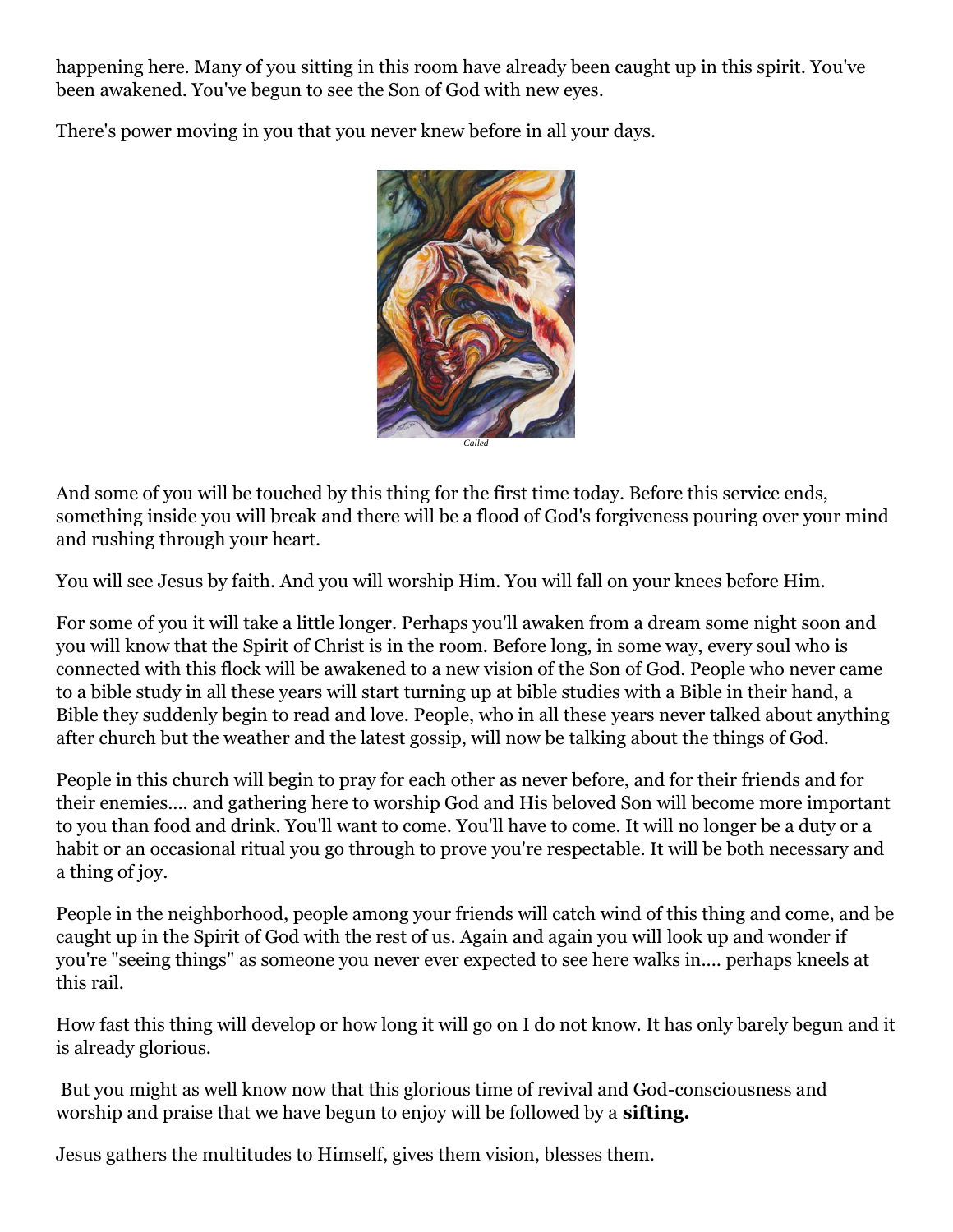## **Then He sifts.**

## **He shakes that multitude.**

## **He causes the winds of God to blow upon that multitude.**

He builds a fire under that multitude and soon the dross is consumed and only the gold is left. The chaff is driven away in the wind and only the wheat is left. The half-baked souls who want a cheap salvation are offended by His words and only disciples, true disciples, are left.

If you read Matthew 21, from which today's gospel comes, you find that as soon as He reached the Temple this King of Zion, meek and sitting upon an ass, gets off that ass, climbs the Temple steps and starts turning the place inside-out. He drives out the merchants, upsets the tables of the moneychangers.

## *"it is written, 'My house shall be called a house of prayer, but you make it a den of thieves.'"*

This was the beginning of the sifting.

Read through to the end of Matthew and you'll see how that sifting goes on---how Jesus offends more and more people by calling them to turn that Palm Sunday joy into concrete living, obedience, true worship of the living God day-by-day and hour-by-hour.

And this is precisely what Jesus is going to do with the multitude He is gathering and is going to be gathering here in the coming days. He is going to gather. Then He is going to sift it down to the disciples who are serious. Then He is going to send those disciples forth to gather others and sift them down. This is, and will be, going on in many places. Until He has literally gathered and sifted this whole city and this whole earth. Then comes the End.

And there's one thing which determines whether you will remain true or fall away when the sifting comes: your obedience.

Not your grasp of the doctrines.

Not your good intentions.

Not your strong religious feelings.

## **Your obedience to Jesus Christ.**

You have to do more than say, "Hosanna to the Son of David!" You have to do what the Son of David tells you to do or your "Hosannas" will turn to "Crucify! Crucify!"

Obedience: In today's gospel the disciples "went and did as Jesus commanded them." And Jesus, riding that donkey, was doing what His Father commanded Him. He was riding that donkey toward His cross.

## *And being found in human form He humbled Himself and became obedient unto death, even the death of the cross.*

The Kingdom of God is made up of those people who obey the Son of God--- Just as the Son obeyed His Father, so we obey the Son.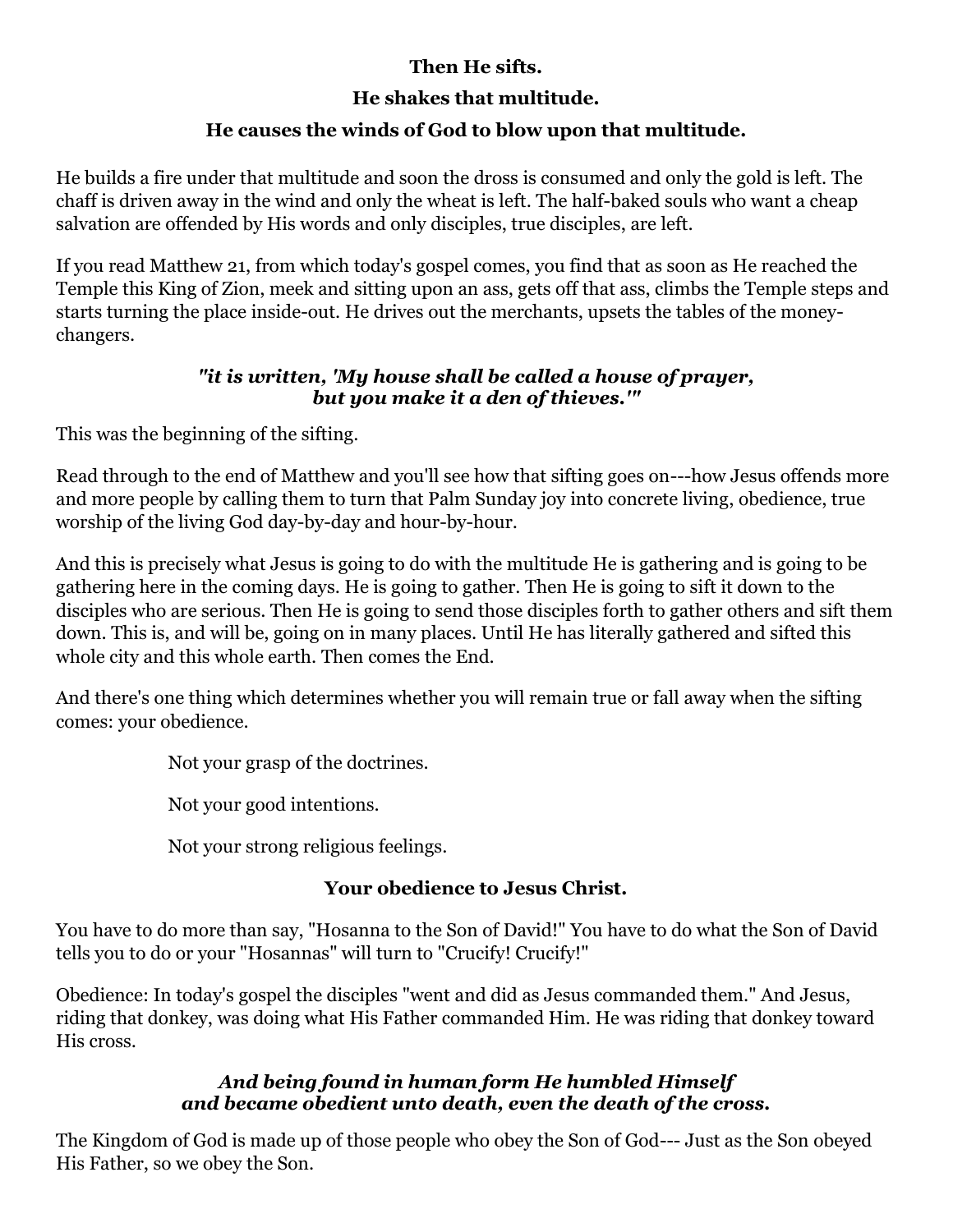We don't just do good deeds according to our own whims.

## **We obey Him. That obedience to Him is our life, our strength, our power.**

As we obey Him, He lives His life in us.

As we obey Him, He manifests the Kingdom of God through us.



Please, for your own good, understand what Jesus Christ is really after as He breathes His Spirit- of glory and holiness upon us today.

- He's glad to see our tears of repentance.
- He's glad to see you kneeling at this rail and surrendering yourself to Him.
- He's glad to hear you calling on His name and He will answer you and bless you.

But what He really looks for in you, as you weep and kneel and pray, is a heart that is set to obey his commandments.

It is the only thing that will hold you when He begins to sift.

Is your heart set to obey His commandments?

## *if you love me you will keep my commandments.*

This is my commandment:

- that you love one another as I have loved you.

- love your neighbor in deed and in truth. Feed the hungry, clothe the naked, visit the sick, welcome the stranger.

- confess me before men without shame.

- abide in me and let my words abide in you.

The blessing of Christ is for everyone. But in that blessing is a call to obey Him---all the way...with your whole life ... even unto death. God help us to answer that call now, while the door is still open.